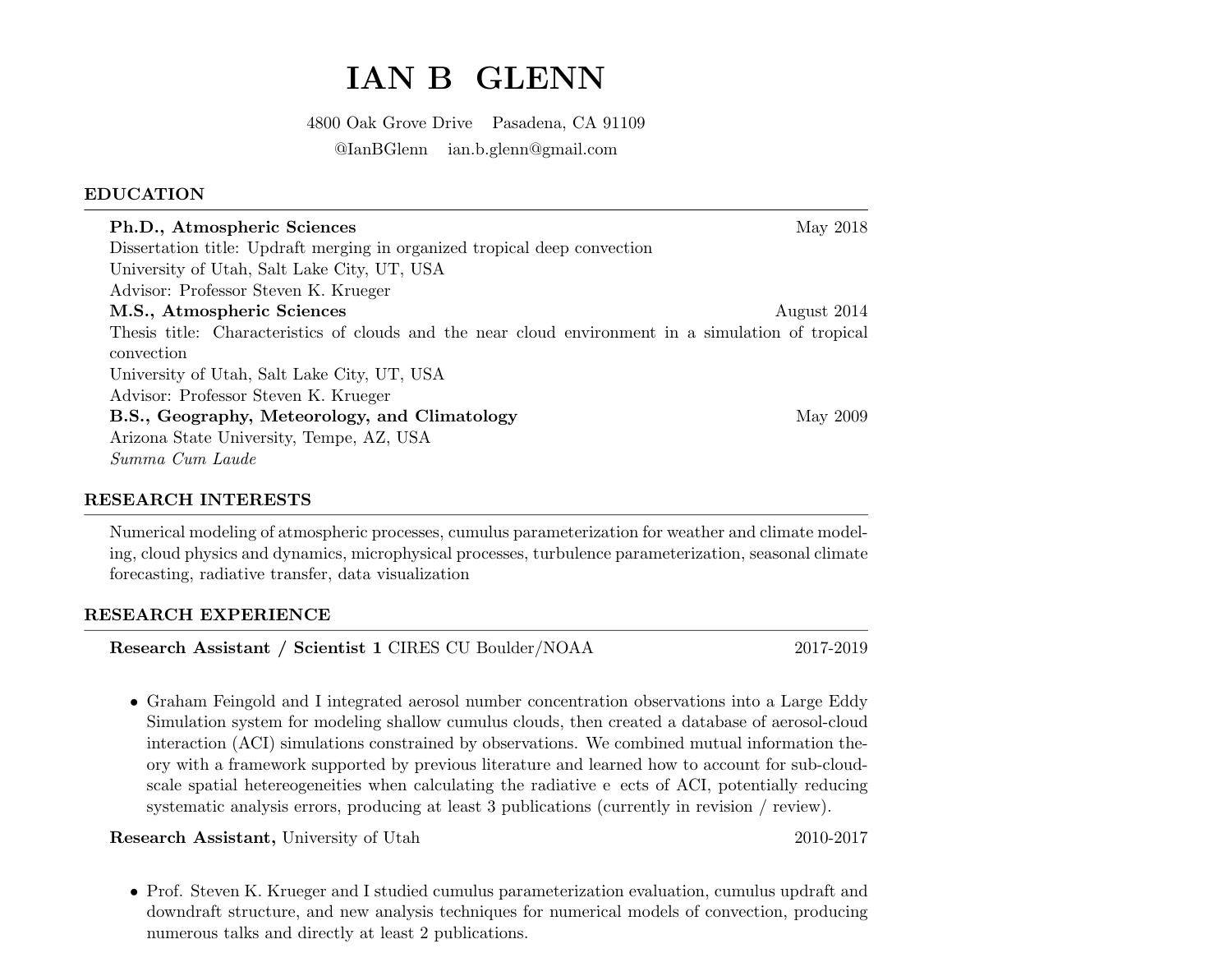### FIRST AUTHOR PUBLICATIONS

Glenn, I. B., G. Feingold, J. Gristey, and T. Yamaguchi, 2019: Quantification of the Radiative E ect of Aerosol-Cloud-Interactions in Shallow Continental Cumulus Clouds J. Atmos. Sci. accepted in revision.

Glenn, I. B., and S. K. Krueger, 2017: Connections matter: Updraft merging in organized tropical deep convection Geophys. Res. Lett., 44, 70877094, doi:10.1002/2017GL074162

Glenn, I. B., and S. K. Krueger, 2014: Downdrafts in the near cloud environment of deep convective updrafts. J. Adv. Model. Earth Syst.,  $6, 1-7, \text{doi:10.1002/2013MS000261}$ 

## CONTRIBUTING AUTHOR PUBLICATIONS

Angevine, W. M., J. Olson, J. Gristey, I. B. Glenn, G. Feingold, and D. Turner, 2020: Scale awareness, resolved circulations, and practical limits in the MYNN-EDMF boundary layer and shallow cumulus scheme. In prep.

Gristey, J. J., G. Feingold, I. B. Glenn, K. S. Schmidt, and H. Chen, 2019: Surface Solar Irradiance in Continental Shallow Cumulus Cloud Fields: Observations and Large Eddy Simulation. J. Atmos. Sci. accepted.

Garrett, T. J., I. B. Glenn, and S. K. Krueger, 2018: Thermodynamic constraints on the size distributions of tropical clouds. J. Geophys. Res. Atmos., 123, 88328849, doi: 10.1029/2018JD028803.

### **SELECTED CONFERENCE TALKS**

Glenn, I. B., G. Feingold, J. Gristey, and T. Yamaguchi, 2019: Mutual Information and the Radiative E ect of Aerosol-Cloud-Interactions in Shallow Continental Cumulus Clouds ARM/ASR PI Meeting June 2019 Silver Springs M.D.

Glenn, I. B. Simulation of tropical convection in a 4xCO2 atmosphere. Deep Carbon Observatory (DCO) Early Career Scientist Meeting, Azores, Portugal. September, 2015.

Glenn, I. B., and S. K. Krueger. Recirculating downdrafts in deep convection. American Geophysical Union (AGU) Fall Meeting, San Francisco CA. December, 2014.

Glenn, I. B., and S. K. Krueger. Tropical deep convection: What can explain the distribution of cloud top heights? Center for Multiscale Modeling of Atmospheric Processes (CMMAP) Team Meeting, Fort Collins, CO. August 2013.

Glenn, I. B., and S. K. Krueger. Subsiding shells: A detailed look at deep convection in a high resolution large eddy simulation. Pan-Global Atmosphere System Studies (GASS) Conference. Boulder, CO. September 2012.

#### **SELECTED CONFERENCE POSTERS**

Glenn, I. B., G. Feingold, J. Gristey, and T. Yamaguchi, July 2019: Quantification of the Radia-